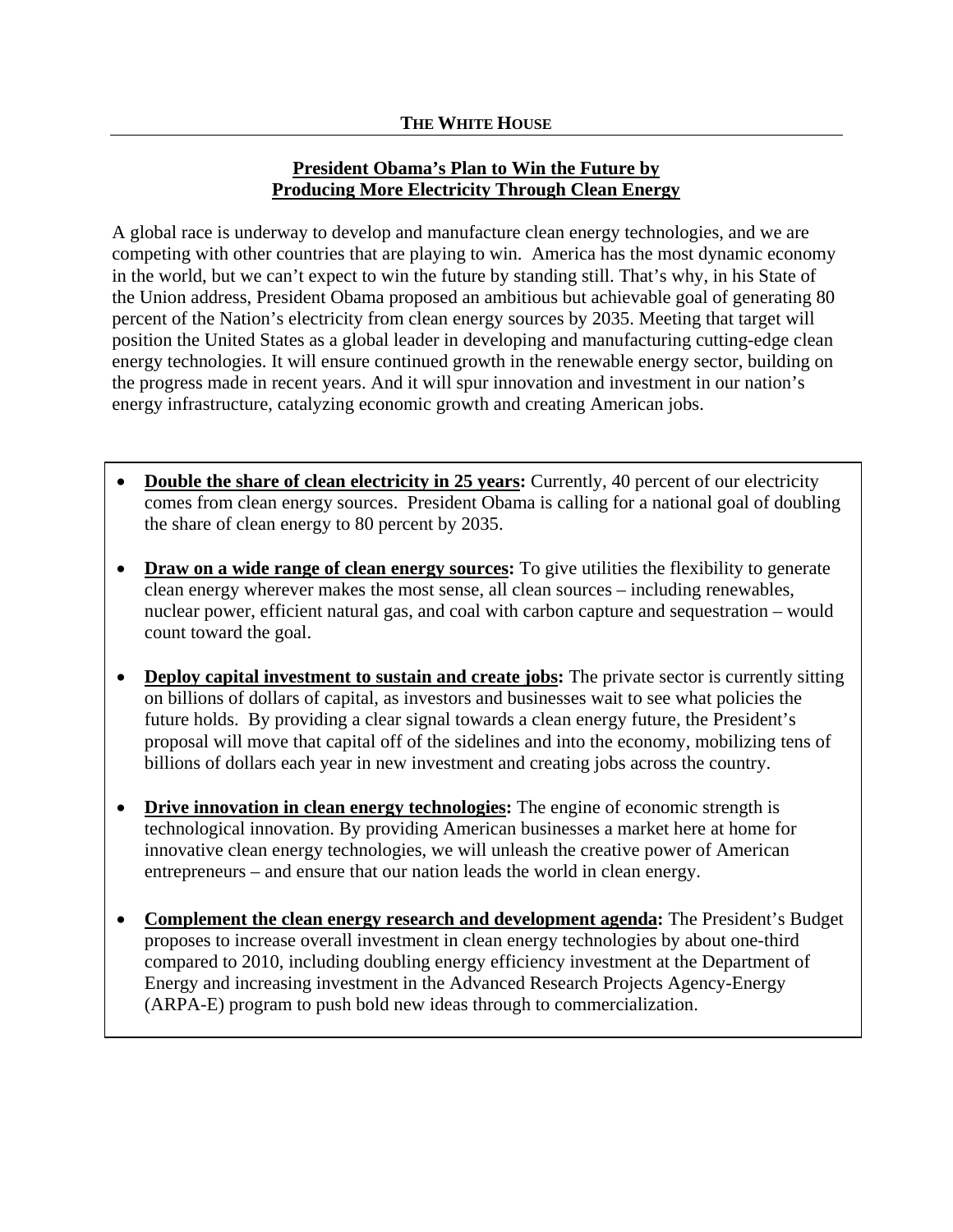## *The President's Proposal for a Clean Energy Standard*

The President is proposing that a new Clean Energy Standard (CES) be founded on five core principles:

- **Doubling the share of clean electricity over the next 25 years.** To mobilize capital and provide a strong signal for innovation in the energy sector, a CES should be established that steadily increases the share of delivered electricity generated from clean energy sources, rising from 40 percent today to 80 percent by 2035.
- **Credit a broad range of clean energy sources.** To ensure broad deployment and provide maximum flexibility in meeting the target, clean energy credits should be issued for electricity generated from renewable and nuclear power; with partial credits given for clean coal and efficient natural gas.
- Protecting consumers against rising energy bills. The CES should be tailored to protect consumers, and coupled with smart policies that will help American families and businesses save money by saving energy.
	- o The CES should be paired with energy efficiency programs that will lower consumers' energy bills, such as stronger appliance efficiency standards, tax credits for energy efficiency upgrades, and the proposed Home Star program.
	- o The CES should also include provisions to help manufacturers invest in technologies to improve efficiency and reduce energy costs.
- **Ensuring fairness among regions.** Different regions of the country rely on diverse energy sources today, and have varying clean energy resources for the future. The CES must ensure that these differences are taken into account – both among regions and between rural and urban areas.
- **Promoting new technologies such as clean coal.** The CES should include provisions to encourage deployment of new and emerging clean energy technologies, such as coal with carbon capture and sequestration.

## **Building on Progress**

An ambitious Clean Energy Standard will build on the enormous recent progress in renewable energy, with 16,000 megawatts of new electric generating capacity from wind, solar, and geothermal energy that has come online since 2008 – an increase of nearly 60 percent in just two years.

 **Creating jobs and clean energy through the Recovery Act:** ARRA made an historic investment in clean energy of over \$90 billion, which has already created or saved 224,500 American jobs and tens of thousands of domestic renewable energy projects –